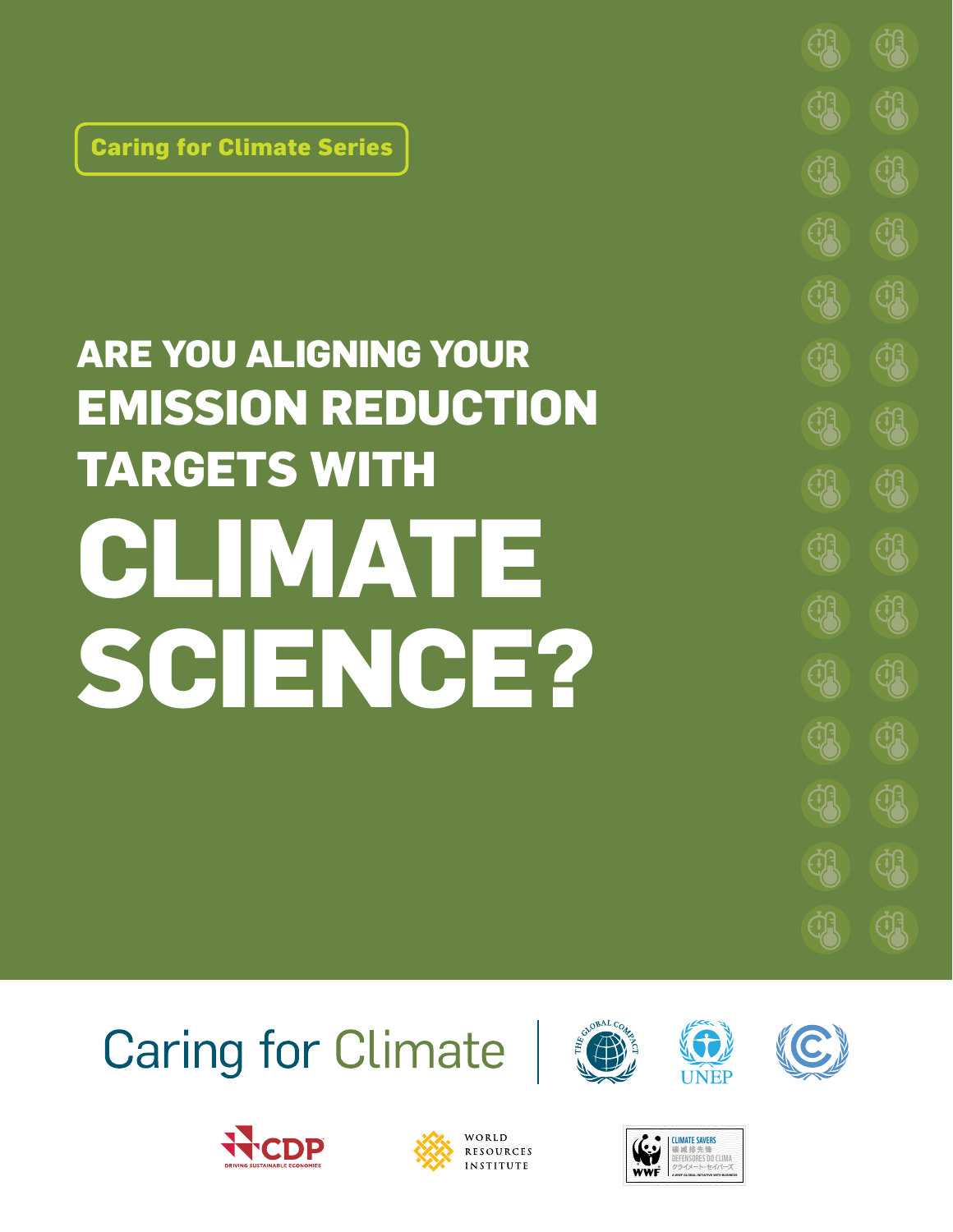# **The global climate change agenda is**

**entering a critical phase.** Negotiations are increasingly geared towards reaching a universal climate change agreement at the UN Climate Change Conference (COP21/ CMP11) in Paris in December 2015. In tandem, the Post-2015 Development Agenda is moving into a crucial phase and Governments are expected to agree upon a set of global sustainable development goals in September 2015. Corporate targetsetting aligned with these goals can be a key mechanism for businesses to demonstrate their commitment to addressing climate change and advancing the global development agenda. Leading companies are now taking action to mitigate climaterelated risks and capture the economic opportunities from a low-carbon transition – consistent with the international target of limiting global warming to less than 2°C compared to pre-industrial temperatures.

#### **Beyond Business as Usual**

While progress by business is visible, the urgency and scope of the climate challenge requires accelerated and more widespread action. Business will need to set more ambitious climate goals and commit to advocate for a low-carbon economy. Strengthening corporate target-setting is a scalable strategy to engage global businesses as part of the solution and will increase transparency and accountability for businesses as they address climate change.

A couple of decades ago, only a handful of forward-looking companies were measuring and disclosing their greenhouse gas emissions. Today, it is common practice for businesses not only to report their annual emissions but also to undertake efforts to reduce their carbon footprint. However, climate science shows that if current efforts remain the same, the world will likely exceed 4°C of global warming by the end of the century. The negative consequences for our ecosystems, well-being of our communities, infrastructure and economy would be substantial.



# **understanding the 2°C emissions gap**

**The Emissions Gap**. In 2010, 49 gigatonnes of carbon dioxide equivalent emissions (GtCO $_2$ e) were emitted globally. In a business-as-usual scenario, the global emissions are expected to rise to 59 GtCO $_2$ e by 2020. However, to remain on the 2°C pathway for 2020, the emissions would need to be lower at 44 GtCO $_2$ e. Thus, the 2°C pathway emissions for 2020 would need to be 5 GtCO $_2$ e lower than the emissions from 2010, and 15  $\mathsf{GtCO}_{2}$ e lower than the businessas-usual scenario.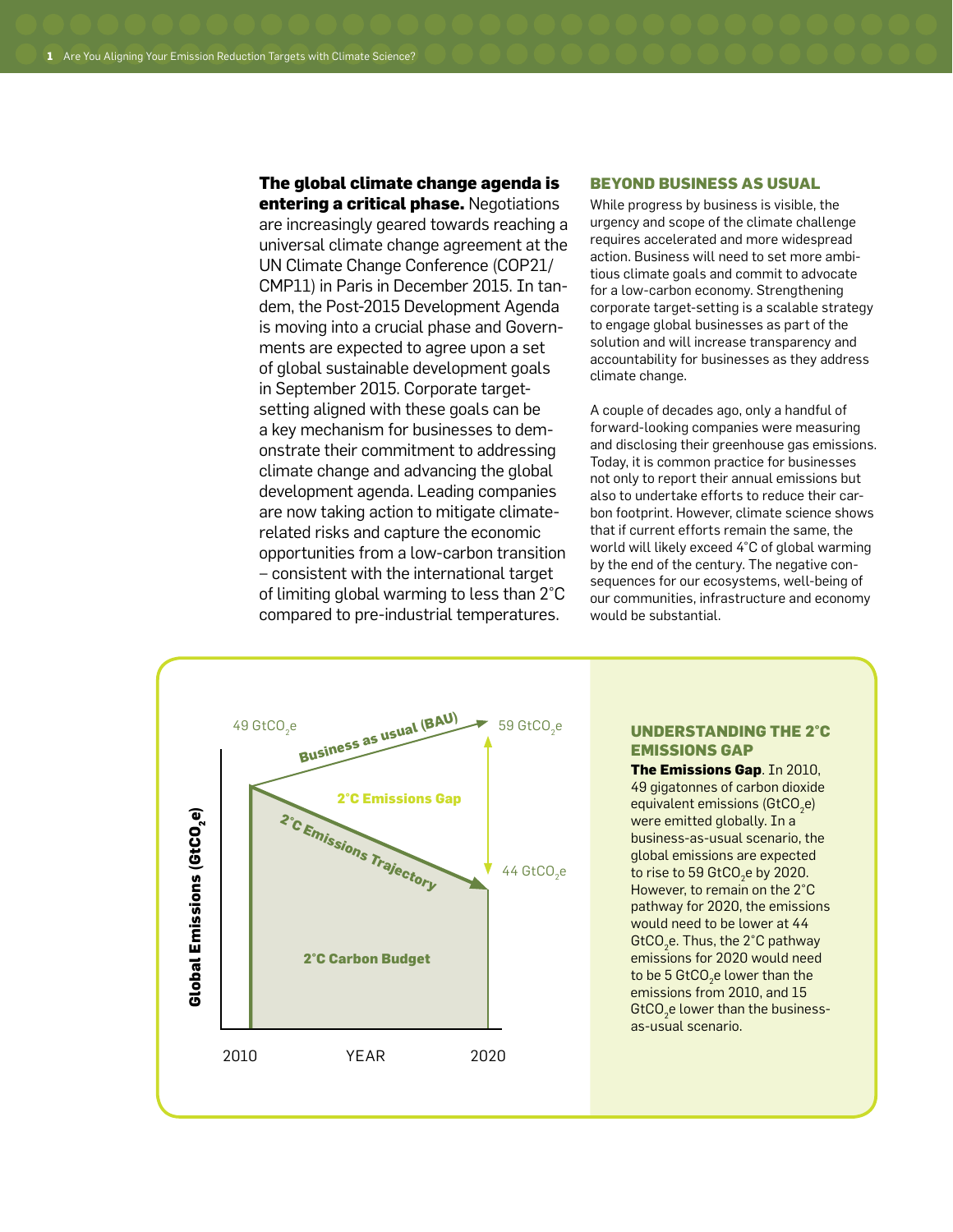#### **The 2°C Pathway**

In the latest report of the Intergovernmental Panel on Climate Change (IPCC), climate models show that in order to limit global warming to no more than 2°C, the level of emissions in 2050 needs to be at least 40-70% below emissions in 2010. On a linear trajectory, this requires emission reductions of 10-17.5% every decade.

# **The Benefits of Science-Based Targets**

The time is right for companies around the world to demonstrate leadership on climate action by aligning corporate voluntary greenhouse gas reduction targets with climate science. By doing so, companies will improve performance through resource efficiency and innovative solutions; become more sustainable and competitive in the long run; and improve stakeholder reputation and investor trust. Setting emission reduction targets aligned with the 2°C pathway legitimizes the company's partnerships with international organizations and advances UN climate goals and issues.

Additionally, understanding and managing climate risks and the adaptation benefits in working towards the 2°C pathway brings increased business resilience and thus improved performance.



- Improved performance through resource efficiency and innovative solutions
- • Stakeholder reputation and investor trust
- Increase business resilience by understanding and managing climate and regulatory risks
- Opportunity to engage and partner with international organisations
- Respect and support of UN climate goals and issues

#### **Are Businesses Doing Enough?**

According to data reported to CDP, over 80% of the largest 500 companies in the world have already adopted commitments to reduce their greenhouse gas emissions. Some have put in place absolute emission reduction targets while others have adopted carbon intensity targets or energy-specific targets – for example, energy efficiency and uptake of renewable energy. However, current climate science shows that additional progress needs to be made and emissions can be avoided through creating greenhouse gas emission budgets for both corporate operations and throughout the value chain.